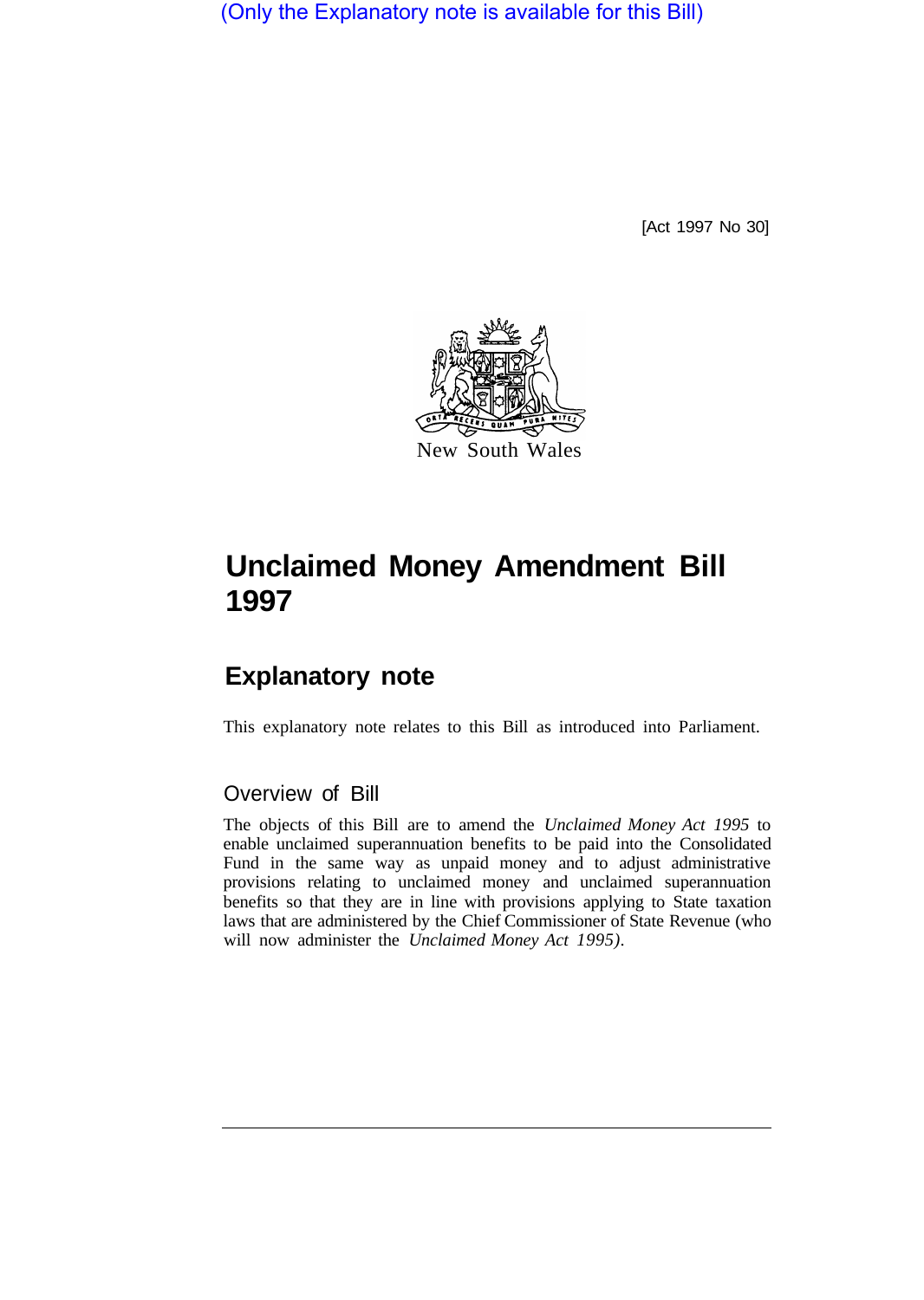Unclaimed Money Amendment Bill 1997 [Act 1997 No 30]

Explanatory note

# **Outline of provisions**

**Clause 1** sets out the name (also called the short title) of the proposed Act.

**Clause 2** provides for the commencement of the proposed Act on 30 June 1997.

**Clause 3** is a formal provision giving effect to the amendments to the *Unclaimed Money Act 1995* set out in Schedule 1.

#### **Unclaimed superannuation benefits**

**Schedule 1 [6]** inserts proposed Part 3A (Unclaimed superannuation benefits) into the Principal Act. The proposed Part applies to private and public superannuation funds, and approved deposit funds, in New South Wales and is enacted for the purposes of section 225 of the *Superannuation Industry (Supervision) Act 1993* of the Commonwealth. That provision enables State legislation to be enacted to provide for the payment of unclaimed superannuation benefits. Proposed Division l (proposed section 13A) defines expressions used in the proposed Part. Proposed Division 2 relates to the unclaimed Superannuation benefits. A trustee of a superannuation fund is required to lodge a return with the Chief Commissioner of State Revenue for each half-year setting out unclaimed superannuation benefits, not later than 30 April and 31 October, respectively (proposed section 13B). The amount of the benefits (less the amount of any benefits paid after the end of the half-year and before the return is lodged) must be paid when the return is lodged. Trustees are required to keep copies of returns (proposed section 13C). The Chief Commissioner must publish in the Government Gazette the details of each sum of unclaimed superannuation benefits that is over \$50 (proposed section 13D). The Chief Commissioner is required to pay unclaimed superannuation benefits to a person if the Chief Commissioner determines that the person would have been entitled to be paid the benefits by the trustee of the relevant fund (proposed section 13E). The Chief Commissioner must also repay to trustees any excess superannuation benefits paid by the trustees to the Chief Commissioner and any other amounts that should not have been paid (proposed section 13F). The Consolidated Fund is appropriated for the purpose of the proposed repayments (proposed section 13G). The Chief Commissioner is also to keep a register of unclaimed superannuation benefits containing particulars of unclaimed superannuation benefits paid by a trustee of a superannuation fund and of members in respect of whom the benefits were payable (proposed section 13H).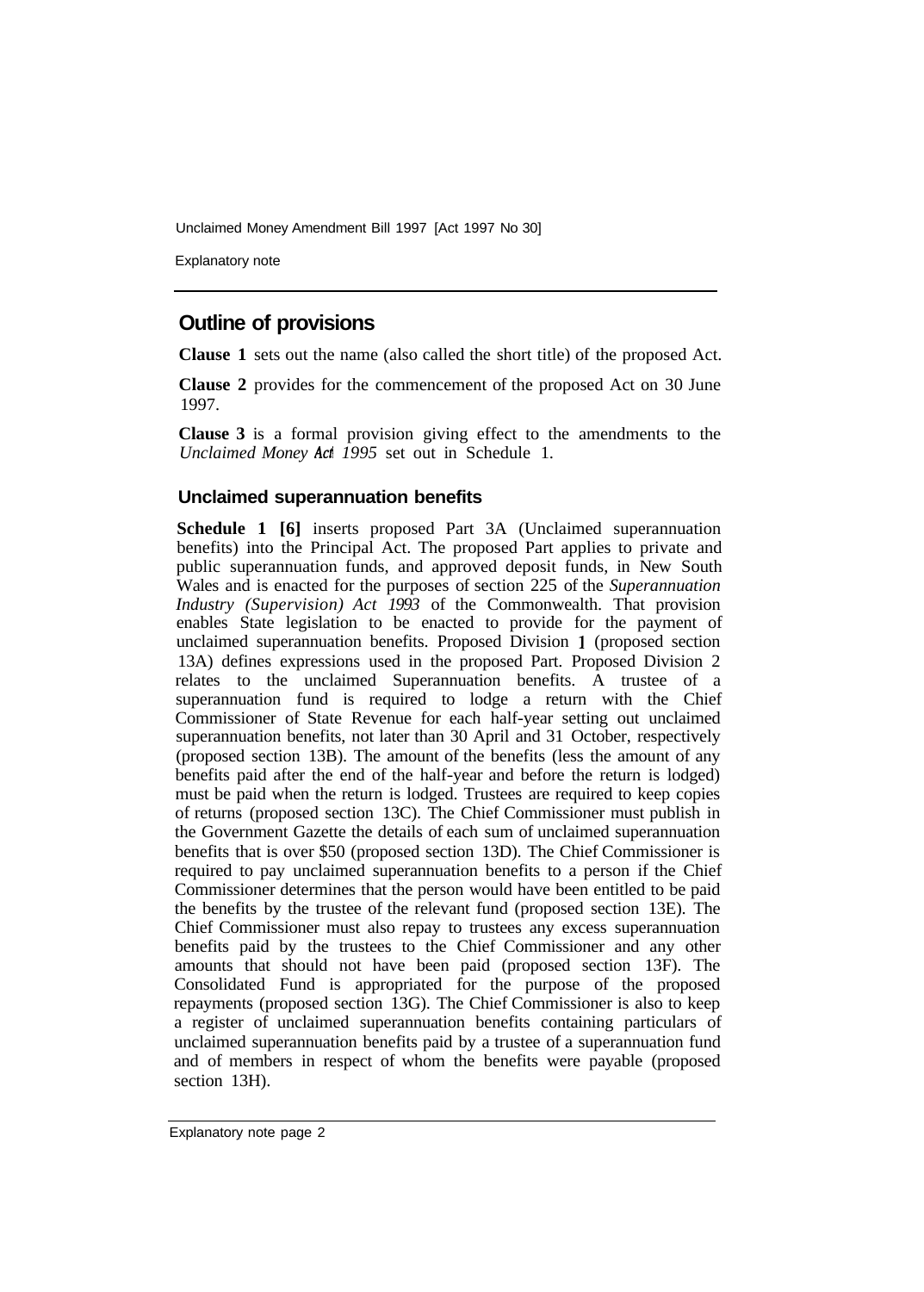Unclaimed Money Amendment Bill 1997 [Act 1997 No 30]

Explanatory note

A trustee who pays an amount to the Chief Commissioner is discharged from further liability (proposed section 131) and nothing done by a trustee under the proposed Part is to constitute a breach of trust (proposed section 135).

Proposed Division 3 (sections 13K and 13L) applies the proposed Part to public sector superannuation funds and, in the case of private funds, to a private fund if the fund's trustee is a company incorporated or having its registered office in New South Wales or, if the trustee or one of the trustees is not a company, the principal place where the trustee carries on business as a trustee is in New South Wales. Proposed section 13L is inserted for the purpose only of making it clear that the scheme envisaged by the proposed Part does operate in relation to trustees, assets and other matters outside New South Wales (as well as within New South Wales), once a relevant connection with New South Wales has been established for the purposes of the scheme. The proposed section therefore supports the intended operation of proposed section 13K.

**Schedule 1 [2]** and **[4]** make consequential amendments.

#### **Returns for unclaimed money**

**Schedule 1 [5]** extends from 2 months to 4 months the period within which returns as to unclaimed money must be lodged. This makes the time allowed the same as that for the lodging of returns for unclaimed superannuation benefits.

#### **Administrative changes**

**Schedule 1 [8]** inserts proposed section 27 that enables administrative provisions of the *Taxation Administration Act 1996* to be read with the Principal Act and repeals provisions in the Principal Act which cover the same matters. The following provisions of the Taxation Administration Act 1996 will apply to unclaimed money and unclaimed superannuation benefits:

- (a) Part 5 (relating to interest and penalties in respect of outstanding money),
- (b) Part 7 (relating to the collection and payment of money),
- (c) Part 8 (relating to record keeping),
- (d) Part 9 (relating to administration, officers and investigation powers),